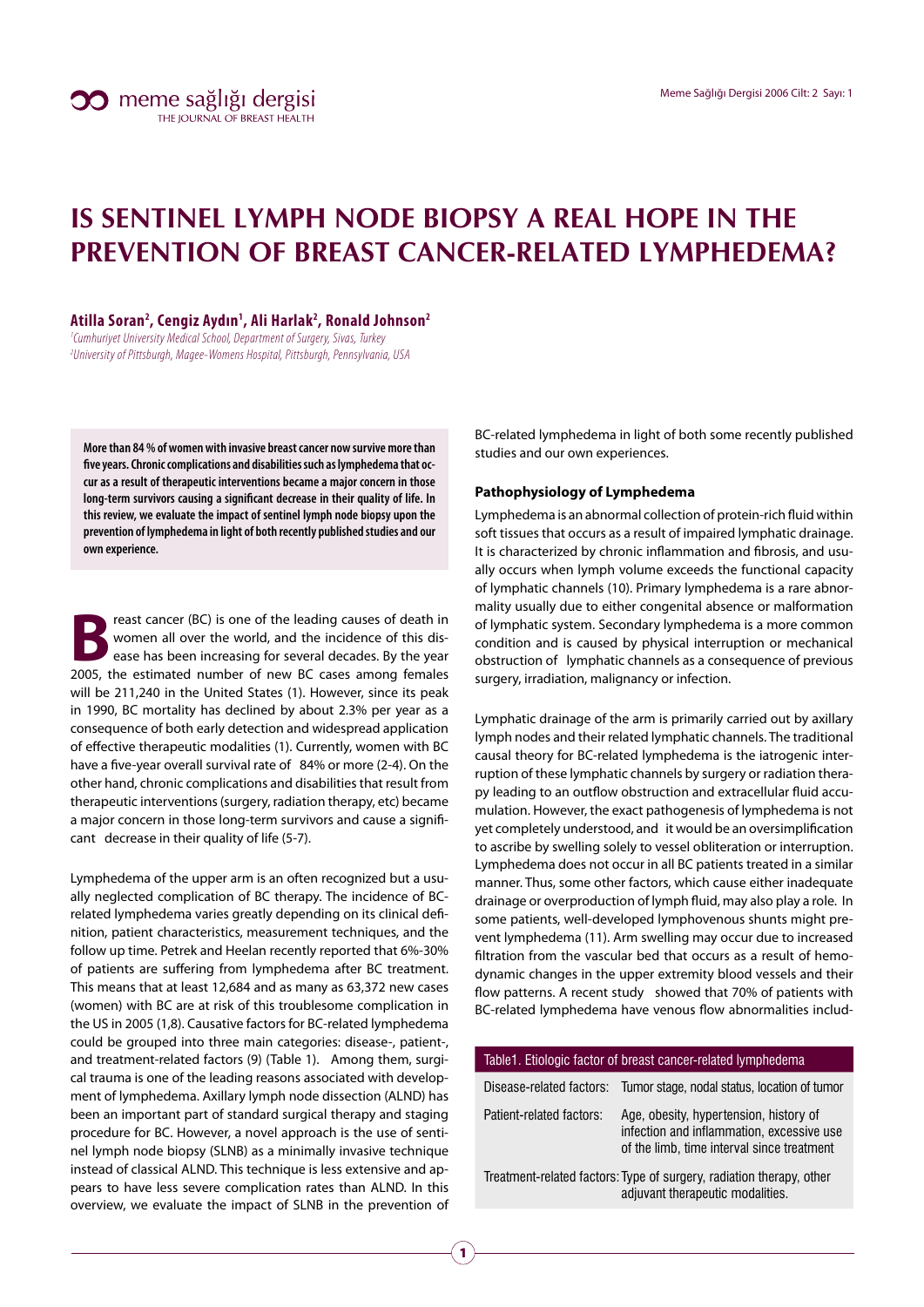## $\infty$  meme sağlığı dergisi THE IOURNAL OF BREAST HEALTH

ing outflow obstruction in their ipsilateral axilla subclavian region while they retaine normal venous flow patterns kept in their contralateral arms (12). Another study demonstrated increased arterial inflow by Doppler ultrasound in BC-related lymphedema patients (13). Mortimer concluded in his recent review that not only does impaired lymphatic flow lead to lymphedema, but also that vascular factors such as increased total limb blood flow and increased size of capillary filtration area play important roles in the pathogenesis of breast-cancer related lymphedema (14). Stantan et al. emphasized that lymphatic collectors in the arm must work much harder than before surgery because of increased resistance occurs due to scarring (15). However, some lymphatic collectors are able to cope with this extra lymph flow but some are not. Thus, lymphatic flow obstruction develops behind the failing collector vessels. This appears to be closely related to a total pump failure of the lymphatic system associated with the additive effect of increased arm blood flow and capillary filtration. Surgical interventions play a major role in the process that leads to pump failure. Another important factor affecting incidence of lymphedema after breast surgery is body weight. There is evidence that body mass index (BMI) greater than 25 increases lymphedema (16-19).

Recently, VEGFR-3 and FOXC2 gene mutations have been identified in primary lymphedema cases (20, 21). The discoveries of lymphangiogenic growth factors vascular endothelial growth factor (VEGF)-C and VEGF-D and of their receptor, VEGFR-3 and FOXC2, on lymphatic endothelial cells have demonstrated that lymphatic molecular markers and growth factors are necessary for lymphangiogenesis (22, 23). They play crucial roles in stimulating lymphatic vascular growth both during development and in pathological conditions and offer the possibility of transcriptional reprogramming of vascular endothelial cells for future therapeutic applications (24, 25). Also it is possible that identification of genetic mutations in women at high risk of lymphedema would help to avoid this complication before treatment and to give us an opportunity to treat them during subsequent follow-up visits.

#### **Impact Of Surgery On Lymphedema**

At the end of 19<sup>th</sup> century, surgery was the major component of BC treatment. The paradigm of Halsted was that BC is mainly a local disease and disseminates via regional routes including lymph nodes and this led to extended resections with curative intent (26). Under this assumption, the majority of BC patients were treated with radical mastectomy (RM) before 1970s (27). Although RM was found to prevent local recurrence and to have longer survival but higher complication rates associated with this procedure have limited its use. Halsted first described lymphedema as one of the most troublesome complications of radical mastectomy and in 1921 named it "elephantiasis chirurgica" (28). Lymphedema has been a major concern throughout the historical development of BC surgery (Figure. 1). Haagensen reported a 13% incidence of lymphedema 10 years after RM (29). However, Britton and Nelson postulated in their meta-analysis that post mastectomy lymphedema of upper arm occurred in 6.7% to 62.5% of patients (30). In



**Figure 1.** Historical development of breast cancer surgery

the 1960s, average rates of lymphedema were approximately 50% in several published series (31).

After its description in 1948 by Patey modified radical mastectomy (MRM) was popularized through the 1970s (32). It was reported that RM was associated with a higher incidence of lymphedema than MRM (42% versus 27%, respectively) (33). Golematis et al. reported a 5.5% lymphedema rate after MRM (34). Schunemann, in his large series with 5,868 patients, reported a lymphedema incidence of 22.3% in RM patients, 19.1% in MRM patients, and 6.7% after breast preserving operations (35). He also noted that in the 1970s, when the RM plus radiotherapy was the standard treatment for BC management, lymphedema incidence was 38%.

Today, modern BC treatment is breast-conserving surgery (BCS), which is less radical but not devoid of side effects. The necessity of postoperative radiotherapy after BCS is an important factor that significantly increases the risk of lymphedema. The incidence of lymphedema was reported to be 12% in a study that included 206 patients with stage I and stage II BC treated by wide excision plus axillary dissection and radiotherapy (36). In another study, two-thirds of the patients treated by BCS and radiotherapy developed lymphedema within the first two years (37). Meric et al. reported a 13.6% incidence of arm edema in their 294 patients treated with BCS plus radiotherapy and was 15% in the lumpectomy plus ALND group and 3% in the lumpectomy only group during a median follow-up period of 89 months (38). In this study arm swelling was more common in obese patients, but there was no relationship with histological positive lymph nodes, patient age, pathologic or clinical tumor size, adjuvant chemotherapy, or irradiation (18% vs. 10%, p=. 07).

The removal of the axillary lymph nodes has been a standard part of BC treatment more than a century. Although ALND provides useful information for staging, treatment planning and local disease control, it also carries a substantial risk for lymphedema formation. Precise surgical technique might be an important factor in the prevention of this devastating complication. Gentle handling of tissues around axillary vessels and preservation of areolar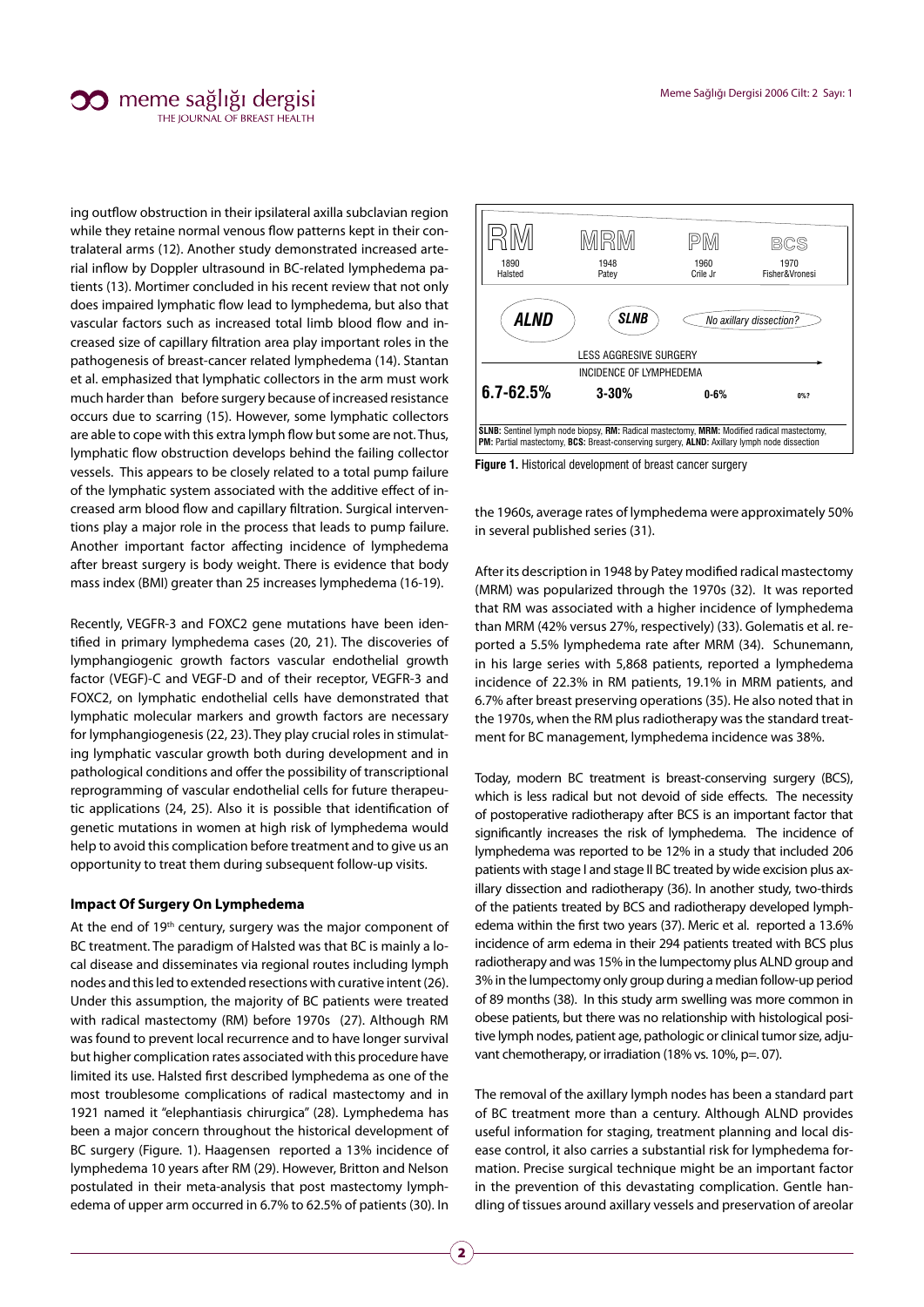

| Table 2. The impact sentinel lymph node biopsy on lymphedema incidence in published studies |                  |               |                      |                       |                                   |  |
|---------------------------------------------------------------------------------------------|------------------|---------------|----------------------|-----------------------|-----------------------------------|--|
| Author                                                                                      | $\boldsymbol{N}$ | Type          | Lymphedema<br>$(\%)$ | Follow up<br>(Months) | <b>Objective/ Subjective</b>      |  |
| Schrenk et al. <sup>52</sup>                                                                | 35               | Prospective   | 0                    | 16 (4-28)             | Arm measurement $+$<br>subjective |  |
| Sener et al. <sup>53</sup>                                                                  | 303              | Prospective   | 3                    | 19                    | Arm measurement                   |  |
| Giuliano et al. <sup>54</sup>                                                               | 125              | Prospective   | 0                    | $39(24-51)$           | Physical examination              |  |
| Temple et al. <sup>55</sup>                                                                 | 233              | Prospective   | 0                    | 12                    | Arm measurement                   |  |
| Burak et al. <sup>56</sup>                                                                  | 98               | Prospective   | Less frequent        | $15.3(8-29)$          | Arm measurement $+$<br>subjective |  |
| Blanchard et al. <sup>57</sup>                                                              | 894              | Retrospective | 6                    | 29                    | Subjective                        |  |
| Schicven et al. <sup>58</sup>                                                               | 393              | Retrospective | 1.1                  | $12 - 36$             | Subjective                        |  |
| Golshan et al. <sup>59</sup>                                                                | 125              | Retrospective | 2.6                  | >12                   | Arm mesurement                    |  |

tissue around the axillary vein are important considerations. A transverse incision not extending beyond the axillary line is also an important preventive measure advised by some authors (39, 40). However, the ideal goal should be to find a better surgical technique that eliminates the necessity of ALND. Various methods from full axillary dissection to lymphatic sampling have been used for this purpose, but none of them demonstrated significant success (41, 42). SLNB has now become an important alternative to ALND.

#### **Sentinel Lymph Node Biopsy (SLNB)**

SLNB is a minimally invasive surgical technique that has become an alternative procedure to ALND in BC staging. The sentinel node is defined as the first node to receive lymphatic drainage from a tumor. SLNB was introduced first by Cabanas as a staging procedure for penile cancer (43). The same concept was then extended to malignant melanoma (44). One year later, in 1993, Krag et al. published their study using sentinel lymph node biopsy for staging breast carcinoma (45). Either a dye-guided or a gamma probeguided method can identify the sentinel lymph node (SLN). Identification of the SLN is facilitated when both techniques are used together, and there has been a tendency to use a combination of the radioisotope and blue dye to increase the detection rate of the SLN (46-48). Albertini first reported the combination technique by using 99m Tc sulfur colloid and isosulfan blue dye (49).

The major advantage of SLNB is that it may reduce lymphedema by decreasing the number of unnecessary ALND. However, surgeons who are beginning lymphatic mapping and SLNB should achieve their own learning curve and continue to perform ALND until they demonstrated proficiency with the SLNB technique (50). It is recommended that a surgeon should first learn the technique of SLNB from experienced colleagues and should perform at least 40 SLNB with ALND until false negative rate of no more than 5% is achieved before they consider using SLNB instead of ALND. The consensus

meeting held in 2002 with participation of experienced authors from United States and Europe recommended that SLNB in BC is a clinically useful procedure with high success and lower false negative rates. Furthermore, it was also noted that SLNB is not an experimental technique anymore, but a standard method of lymph node analysis for small cancers (T1a and T1b) with minimal nodal involvement and replaces unnecessary ALND in that group of patient (51).

Some new studies concerning the impact of SLNB on BC-related lymphedema have been published recently (Table 2). Schrenk et al. reported a prospective study comparing post-operative morbidity following SLNB and ALND (52). There were 35 patients in each group and all patients who underwent ALND were node negative. They assessed the preoperative and postoperative arm measurements in both groups. At an average 16 months of followup time, there was no significant difference in patients who underwent SLND, whereas a significant increase in arm size was found in patients who underwent ALND. In addition a significantly higher number of patients complained of subjective lymphedema after ALND than SLNB patients who had undergone SLNB. However the short follow-up time is a limiting factor of this study. Another study done by Sener et al. reported results of 492 patients who underwent SLNB (53). In the first validation phase, 72 patients underwent an obligatory ALND after SNLB that resulted in a 6.9% of lymphedema development rate at a median 24 months of follow-up time. In that group, all patients who developed lymphedema were lymph node positive. In the second phase, patients underwent ALND, only if the SLNB was positive for tumor invasion. The lymphedema rate was 3% in patients underwent only SLNB compared with 17.1 % in lymph node positive patients who had axillary dissection subsequently. The authors concluded that lymphedema in SLND patients might be an acute form of reactive edema, and longer follow-up time is necessary for assessment of the chronic form of the disease. Tumor location, the extent of axillary staging, and the presence of trauma and/or infection have been defined as causative factors of lymphedema development.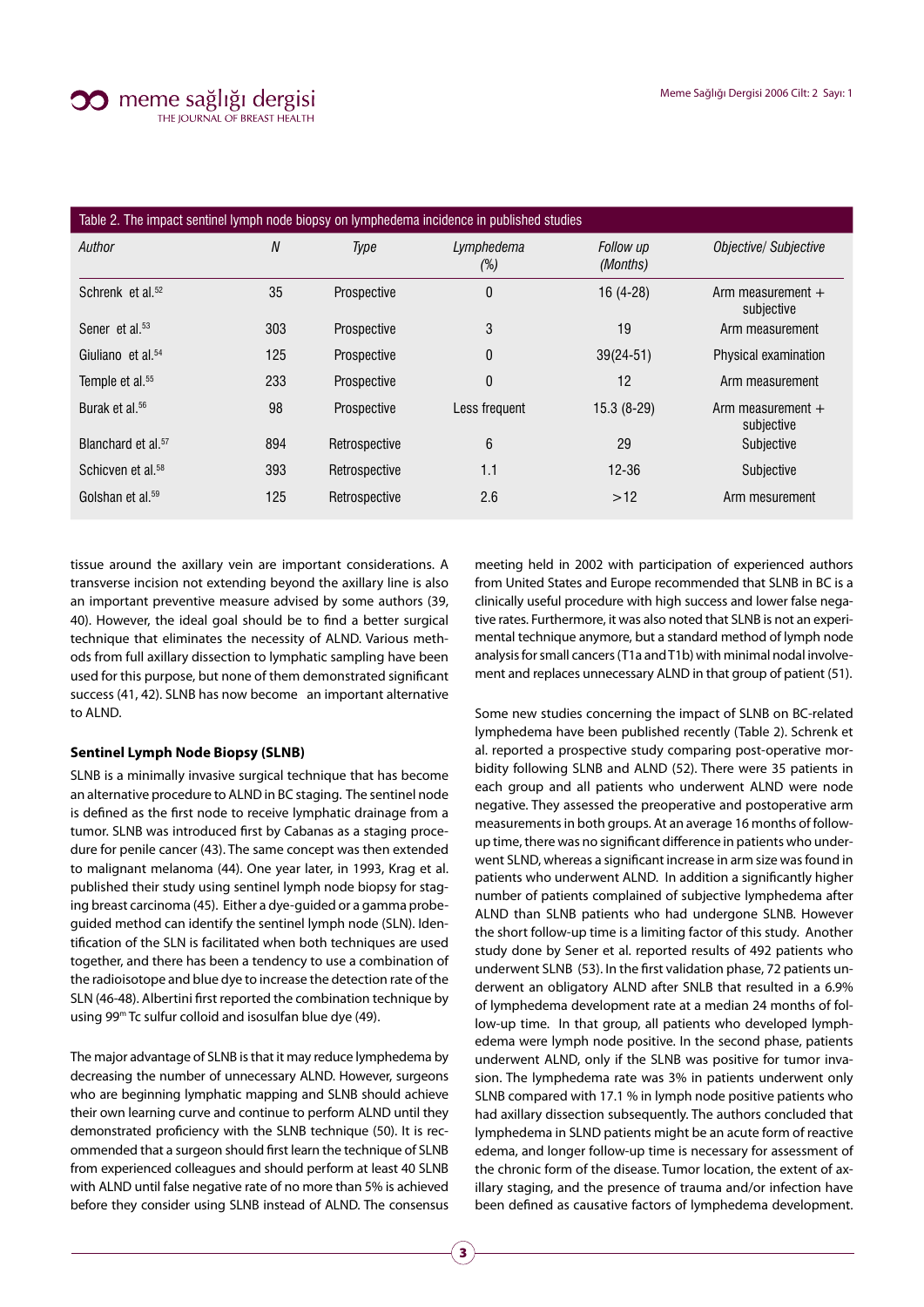Giuliano et al. reported a lower complication rate of SLNB than ALND (54). In their study, the 67 SLNB negative patients did not have any further axillary surgical intervention. Fifty-seven SLNB positive patients underwent either immediate or delayed ALND. Complications were significantly increased in the ALND patients. While lymphedema was not seen in any of the patients who underwent SLNB, 6.8% (4/58) of patients underwent ALND developed lymphedema at a median follow-up time of 39 months. Temple et al. prospectively evaluated patients by measuring arm circumferences at baseline, 3, 6, 12 months after surgery (55). In contrast to Schrenk et al, they did not find any significant difference in arm circumferences between patients who underwent either SLNB or ALNB at 1 year (52, 55). Burak et al. designed a study in order to investigate SLNB and ALNB with respect to postoperative morbidity (56). They compared ipsilateral arm circumference with unaffected contralateral arm circumference in 98 patients who underwent either SLNB alone or SLNB and subsequent ALND. With a mean 15-month follow-up time, significantly increased arm circumference was observed at the mid-biceps and antecubital fossa measurements of patients who underwent ALND than in patients who underwent only SLNB. In a retrospective study Blanchard et al. evaluated 894 patients with survey letter and questionnaire (57). All patients were nodes negative, early-stage, invasive breast carcinoma. Of them 730 patients had negative SLN biopsy findings and 164 women had negative findings on SLN biopsy with ALND. Patients with axillary dissections reported a significantly higher occurrence of arm lymphedema (34%), arm pain (38%), seroma formation (24%), and infection (9%) vs SLN biopsy–only patients (6%, 14%, 7%, and 3%, respectively). Mean follow-up was 2.4 years. Schijven et al. have compared retrospectively 213 patients with ALND and 180 SLNB patients (58). Lymphedema was detected using a disease-specific quality-of-life questionnaire 1-3 years after surgery. Lymphedema reported 1.1 % in SLNB group and 7.1 in ALND group. In a retrospective study Golshan et al. reported the lymphedema rates of 77 patients who underwent SLNB and 48 patients who underwent ALND (59). Lymphedema was seen 2.6% in the SLNB group as compared with 27% in the ALND group. The minimal follow up time was one year. Recently long-term arm morbidity in node-negative BC patients with SLNB or ALND was presented in the European Cancer Conference, and authors em-

#### **References**

- 1. American Cancer Society, Statistics for 2005, Cancer Facts & Figures 2005 Available at: http://www.cancer.org/downloads/STT/ CAFF2005f4PWSecured.pdf.
- 2. Tejler G, Norberg B, Dufmats M, Nordenskjold B; South East Sweden Breast Cancer Group. Survival after treatment for breast cancer in a geographically defined population. Br J Surg 2004; 91:1307-12.
- 3. National Cancer Institute SEER Cancer Statistics Review, 1975-2001, Available at: http://seer.cancer.gov/csr/1975\_2001/results\_merged/ topic\_survival.pdf . Accessed November 3, 2004.
- 4. Edwards BK, Howe HL, Ries LA, Thun MJ, Rosenberg HM, Yancik R, et al. Annual report to the nation on the status of cancer, 1973-1999, featuring implications of age and aging on U.S. cancer burden. Cancer 2002; 94:2766-92.

4

phasized that clinically appeared lymphedema was 1% in SLNB patients and 13% in ALND patients. They also reported that %2 of SLNB patients had received manual lymph drainage, but it was 15% in ALND group (P=0009).

Between 1998-2002, SLNB was performed in a total of 1,044 patients in Magee-Womens Hospital at the University of Pittsburgh. Five hundred eighty-one patients underwent SLNB plus subsequent ALND, and 461 patients underwent only SLNB. By the end of 2002, none of the patient has a complaint of lymphedema (unpublished data). These data do not reflect the actual incidence of lymphedema after SLNB at our institution until all the follow-ups are accomplished but suggests that a less aggressive surgical approach to the axilla causes less damage to lymphatic tissue if we consider 93 lymphedema cases who were diagnosed previously and, who underwent breast surgery with ALND only (61).

The time of onset of lymphedema after BC treatment varies. It sometimes appears early and, sometimes develops years later. Tengrup et al. reported that two thirds of patients presented with lymphedema during the first two years after treatment (37). Werner et al. found a 14-month mean time for development of lymphedema following BC treatment (62). They also noted that 97% of patients who ever developed arm edema did so within 4 years of treatment. However, the prevalence of lymphedema continues to increase over time. Mortimer et al. found that lymphedema prevalence was 20% at 0-2 years and 30% at 15 years after BC treatment (63).

A limited number of studies and our own experience show that SLNB seems to decrease the lymphedema rate. Although they all have relatively short periods of follow-up time, all studies agree on the effectiveness and utility of SLNB in the prevention of postoperative lymphedema, at least with short follow-up time. However, a number of different factors besides surgical trauma might play a role in the pathogenesis of lymphedema. Consequently, BC patients will continue carrying a risk for this complication. Longterm follow-up studies will yield more accurate assessment of the impact of SLNB in the prevention of breast-cancer related lymphedema.

- 5. Velanovich V, Szymanski W. Quality of life of breast cancer patients with lymphedema. Am J Surg 1999; 177:184-7; discussion 188.
- 6. Beaulac SM, McNair LA, Scott TE, LaMorte WW, Kavanah MT. Lymphedema and quality of life in survivors of early-stage breast cancer. Arch Surg 2002; 137:1253-7.
- 7. Engel J, Kerr J, Schlesinger-Raab A, Sauer H, Holzel D. Axilla surgery severely affects quality of life: results of a 5-year prospective study in breast cancer patients. Breast Cancer Res Treat 2003; 79:47-57.
- 8. Petrek JA, Heelan MC. Incidence of breast carcinoma-related lymphedema. Cancer 1998; 83(12 Suppl American):2776-81.
- 9. Kocak Z, Overgaard J. Risk factors of arm lymphedema in breast cancer patients. ACTA Oncol 2000; 39:389-92.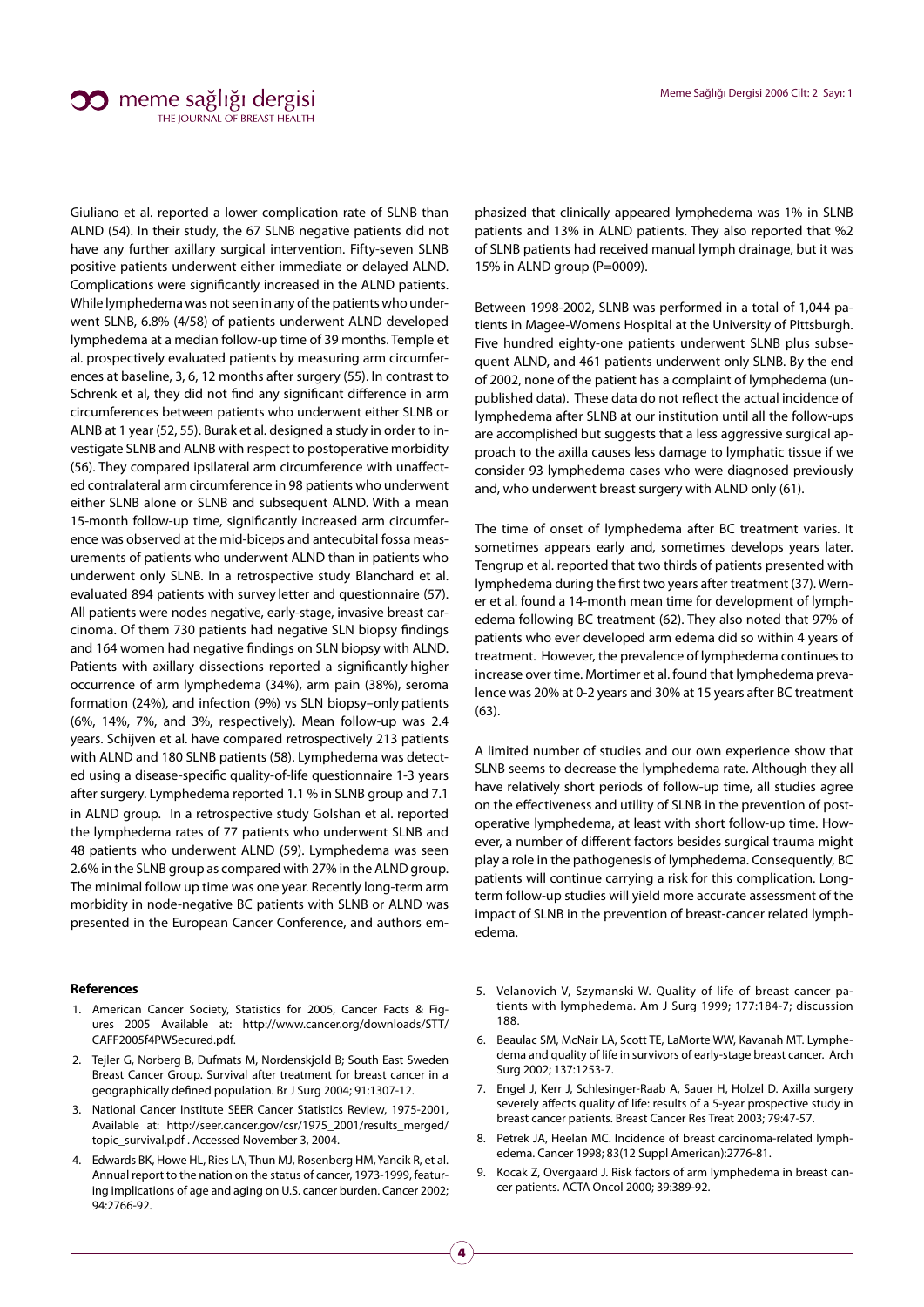- 10. Brennan MJ. Lymphedema following the surgical treatment of breast cancer: a review of pathophysiology and treatment. J Pain Symptom Manage 1992; 7:110-6.
- 11. Aboul-Enein A, Eshmawy I, Arafa S, Abboud A. The role of lymphovenous communication in the development of postmastectomy lymphedema. Surgery 1984; 95:562-6.
- 12. Svensson WE, Mortimer PS, Tohno E, Cosgrove DO. Colour Doppler demonstrates venous flow abnormalities in breast cancer patients with chronic arm swelling. Eur J Cancer 1994; 30:657-60.
- 13. Svensson WE, Mortimer PS, Tohno E, Cosgrove DO. Increased arterial inflow demonstrated by Doppler ultrasound in arm swelling following breast cancer treatment. Eur J Cancer 1994; 30:661-4.
- 14. Mortimer PS. The pathophysiology of lymphedema. Cancer 1998; 83(12 Suppl American):2798-802.
- 15. Stanton AW, Svensson WE, Mellor RH, Peters AM, Levick JR, Mortimer PS. Differences in lymph drainage between swollen and non-swollen regions in arms with breast-cancer-related lymphoedema. [comment]. Clinl Sci 2001; 101:131-40.
- 16. Ozaslan C, Kuru B.Lymphedema after treatment of breast cancer. Am J Surg 200; 187:69-72.
- 17. Goffman TE, Laronga C, Wilson L, Elkins D. Lymphedema of the arm and breast in irradiated breast cancer patients: risks in an era of dramatically changing axillary surgery. Breast J 2004; 10:405-11.
- 18. Kopanski Z, Wojewoda T, Wojewoda A, Schlegel-Zawadzka M, Wozniacka R, Suder A, et al. Influence of some anthropometric parameters on the risk of development of distal complications after mastectomy carried out because of breast carcinoma. Am J Hum Biol 2003; 15:433-9.
- 19. Johansson K, Ohlsson K, Ingvar C, Albertsson M, Ekdahl C. Factors associated with the development of arm lymphedema following breast cancer treatment: a match pair case-control study.Lymphology. 2002; 35:59-71.
- 20. Karkkainen MJ, Ferrell RE, Lawrence EC, Kimak MA, Levinson KL, Mc-Tigue MA et al. Missense mutations interfere with VEGFR-3 signalling in primary lymphoedema. Nat Genet 2000; 25:153-9.
- 21. Fang J, Dagenais SL, Erickson RP, et al. Mutations in FOXC2 (MFH-1), a forkhead family transcription factor, are responsible for the hereditary lymphedema-distichiasis syndrome. Am J Hum Genet 2000; 67:1382- 8.
- 22. Saaristo A, Tammela T, Timonen J, Yla-Herttuala S, Tukiainen E, Asko-Seljavaara S, et al. Vascular endothelial growth factor-C gene therapy restores lymphatic flow across incision wounds. FASEB J 2004; 18:1707- 9.
- 23. Dagenais SL, Hartsough RL, Erickson RP, Witte MH, Butler MG, Glover TW. Foxc2 is expressed in developing lymphatic vessels and other tissues associated with lymphedema-distichiasis syndrome. Gene Expr Patterns 2004; 4:611-9.
- 24. Szuba A, Skobe M, Karkkainen MJ, Shin WS, Beynet DP, Rockson NB, et al. Therapeutic lymphangiogenesis with human recombinant VEGF-C. FASEB J 2002; 16:1985-7.
- 25. Saaristo A, Veikkola T, Tammela T, Enholm B, Karkkainen MJ, Pajusola K, et al. Lymphangiogenic gene therapy with minimal blood vascular side effects. J Exp Med 2002; 196:719-30.
- 26. Halsted WS. The results of operations for the cure of cancer of the breast performed at the Johns Hopkins Hospital from June 1889 to January 1894. Ann Surg 1894; 20:497-555.
- 27. Ashikari RH. Modified radical mastectomy. Surg Clin North Am 1984; 64:1095-102.
- 28. Halsted WS. The swelling of the arm after operations for cancer of the breast- elephantiasis Chirurgica-its cause and prevention. Bull Johns Hopkins Hosp 1921; 32:309-13.
- 29. Haagensen CD, Bodian C. A personal experience with Halsted's radical mastectomy. Ann Surg 1984; 199:143-50.
- 30. Britton RC, Nelson PA. Causes and treatment of postmastectomy lymphedema of the arm of 114 cases. JAMA 1962;180:95.
- 31. Hughes JH, Patel AR. Swelling of the arm following radical mastectomy. Br J Surg 1966; 53:4-14.
- 32. Patey DH, Dyson WH. The prognosis of carcinoma of the breast in relation to the type of operation performed. Br J Cancer 1948; 2:7-13.
- 33. Jolly PC, Viar W. Reduction of morbidity after radical mastectomy. Am Surg 1981; 47:377-80.
- 34. Golematis BC, Delikaris PG, Balarutsos C, Karamanakos PP. Lymphedema of the upper limb after surgery for breast cancer. Am J Surg 1975; 129:286-8.
- 35. Schunemann H, Willich N. Lymphoedema of the arm after primary treatment of breast cancer. Anticancer Res 1998;18:2235-6.
- 36. Fujishiro S, Mitsumori M, Kokubo M, Nagata Y, Sasai K, Mise K et al. Cosmetic results and complications after breast conserving therapy for early breast cancer. Breast Cancer 2000; 7:57-63.
- 37. Tengrup I, Tennvall-Nittby L, Christiansson I, Laurin M. Arm morbidity after breast-conserving therapy for breast cancer. Acta Oncol 2000; 39:393-7.
- 38. Meric F, Buchholz TA, Mirza NQ, Vlastos G, Ames FC, Ross MI, et al. Longterm complications associated with breast-conservation surgery and radiotherapy.[comment]. Ann Surg Oncol 2002; 9:543-9.
- 39. Aitken DR, Minton JP. Complications associated with mastectomy. Surg Clin North Am 1983; 63:1331-52.
- 40. Clodius L. Minimizing secondary arm lymphedema from axillary dissection. Lymphology 2001; 34:106-10.
- 41. Kissin MW, Thompson EM, Price AB, Slavin G, Kark AE. The inadequacy of axillary sampling in breast cancer. Lancet 1982; 1:1210-2.
- 42. Senofsky GM, Moffat FL, Jr., Davis K, Masri MM, Clark KC, Robinson DS, et al. Total axillary lymphadenectomy in the management of breast cancer. Arch Surg 1991; 126: 1336-41; discussion 1341-2.
- 43. Cabanas RM. An approach for the treatment of penile carcinoma. Cancer 1977; 39:456-66.
- 44. Morton DL, Wen DR, Wong JH, Economou JS, Cagle LA, Storm FK, et al. Technical details of intraoperative lymphatic mapping for early stage melanoma. Arch Surg 1992; 127:392-9.
- 45. Krag DN, Weaver DL, Alex JC, Fairbank JT. Surgical resection and radiolocalization of the sentinel lymph node in breast cancer using a gamma probe. Surg Oncol 1993; 2:335-9; discussion 340.
- 46. McMasters KM, Chao C, Wong SL, Martin RC 3rd, Edwards MJ. Sentinel lymph node biopsy in patients with ductal carcinoma in situ: a proposal. Cancer 2002; 95:15-20.
- 47. Miltenburg DM, Miller C, Karamlou TB, Brunicardi FC. Meta-analysis of sentinel lymph node biopsy in breast cancer. J Surg Res 1999; 84:138- 42.
- 48. Cox CE, Salud CJ, Harrinton MA. The role of selective sentinel lymph node dissection in breast cancer. Surg Clin North Am 2000; 80:1759- 77.
- 49. Albertini JJ, Lyman GH, Cox C, Yeatman T, Balducci L, Ku N, et al. Lymphatic mapping and sentinel node biopsy in the patient with breast cancer.[comment]. JAMA 1996; 276:1818-22.
- 50. Rubio IT, Klimberg VS. Techniques of sentinel lymph node biopsy. Semin Surg Oncol 2001; 20: 214-23.
- 51. Cady B. Consensus on sentinel node biopsy. Breast J 2002; 8:123-5.
- 52. Schrenk P, Rieger R, Shamiyeh A, Wayand W. Morbidity following sentinel lymph node biopsy versus axillary lymph node dissection for patients with breast carcinoma. Cancer 2000; 88:608-14.
- 53. Sener SF, Winchester DJ, Martz CH, Feldman JL, Cavanaugh JA, Winchester DP, et al. Lymphedema after sentinel lymphadenectomy for breast carcinoma. Cancer 2001; 92:748-52.